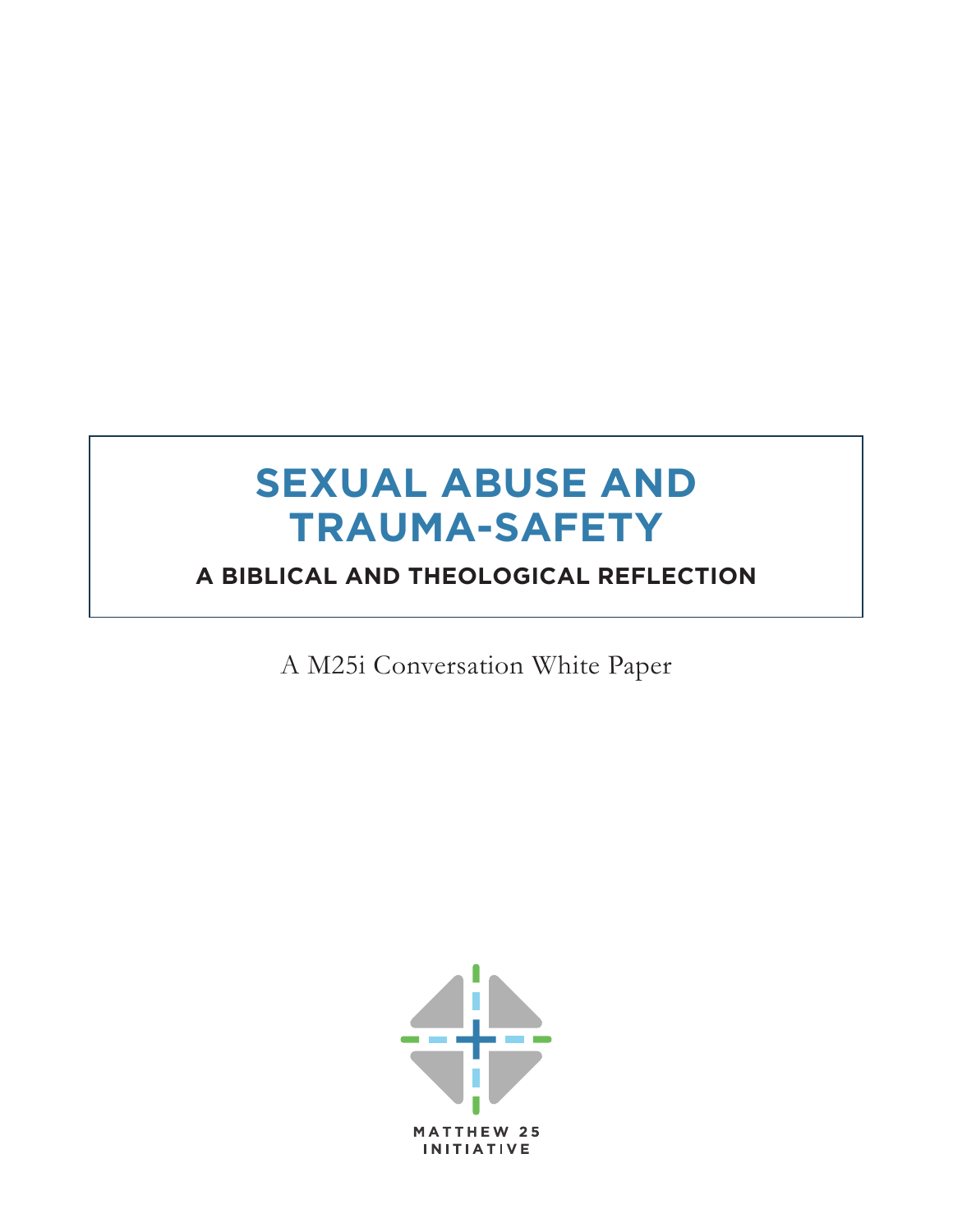#### **COLLABORATORS**

Theologian | Preston Hill (Ph.D., M.Litt., University of St. Andrews; Assistant Professor of Integrative Theology, Richmont Graduate University; Pastoral Therapist, Ordinand, ACNA) Practitioner | Rebecca Henderson (LICSW, Vocational Deacon in ADOTS, Rape Response Coordinator, Crisis Center, Inc. Birmingham, AL) Practitioner | Angel Bailey (Evangelist, Church Army USA) Minister | Fr. Thomas Ryden (Assistant Rector, Apostles Anglican Church, Knoxville)

Ministries today are increasingly traumatized and traumatizing.<sup>1</sup> Sexual abuse and trauma in the church is leaving many Christians feeling scared, confused, unprepared, and overwhelmed for what to do next or how to help. This white paper will consider how Anglicans today—or any mere Christian for that matter—can immediately get started with some basic principles and practices to create trauma-safe ministries and organizations. Our ministries can become trauma-safe because of the person of Jesus Christ and his gospel, and our theology of the church is simply too good *not* to be trauma safe. Let us explore how we can create trauma-safe churches in the following sections.

#### **1. NAMING THE PROBLEM: TRAUMA AND ABUSE IN CHRISTIAN MINISTRY**

We live in a world that is east of Eden, that is, a world that is fallen, full of horrors, and full of trauma-responses that humans experience toward the evil that is encountered. When violence comes—whether war, domestic violence, political captivity, sexual abuse, or anything else—our God-given inclination is to survive. The methods we use to survive often leave life-long scars on mind, brain, and body. The violence and threats we experience, especially when extreme, are called traumatic events. When these threats overwhelm our normal coping capacities, this creates posttraumatic stress.

The church today is increasingly traumatized and traumatizing. There seems to be no end to "scandals" and "moral failing" of major Christian leaders, and this leaves many Christians disenchanted, disillusioned, and deconstructing their faith. We are beginning to confront violence and abuse with which we do not know how to cope. What is worse, when trauma and abuse happen in the church, our failure to respond appropriately as members of Christ's body means that we perpetuate a double-harm for trauma survivors:

"If no one remembers a misdeed or names it publicly, it remains invisible. To the observer, its victim is not a victim, and its perpetrator is not a perpetrator…the suffering of the one and the violence of the other go unseen. A double-injustice occurs—the first when the original deed is done, and the second when it disappears."<sup>2</sup>

There are so many survivors in our churches today suffering in silence. They carry wounds hidden in shame among a community that feels overwhelmed and unprepared to offer effective trauma care. Where do we go from here? How can we create ministries or organizations today that are trauma-safe?<sup>3</sup>

<sup>1</sup> Throughout this White Paper wherever "the church" is referenced, this is not meant to be exclusively ecclesial. All the principles and practices advocated in this document apply to parachurch and ministry organizations as well as to any group that is not explicitly Christian. Sexual abuse and trauma-safety are a universal issue for all people.

<sup>2</sup> Miroslav Volf, *The End of Memory*.

<sup>3</sup> For a fuller account of the church and trauma-safety, see Josh Cockayne, Scott Harrower, and Preston Hill, *Dawn of Sunday: The Trinity and Trauma-Safe Churches*.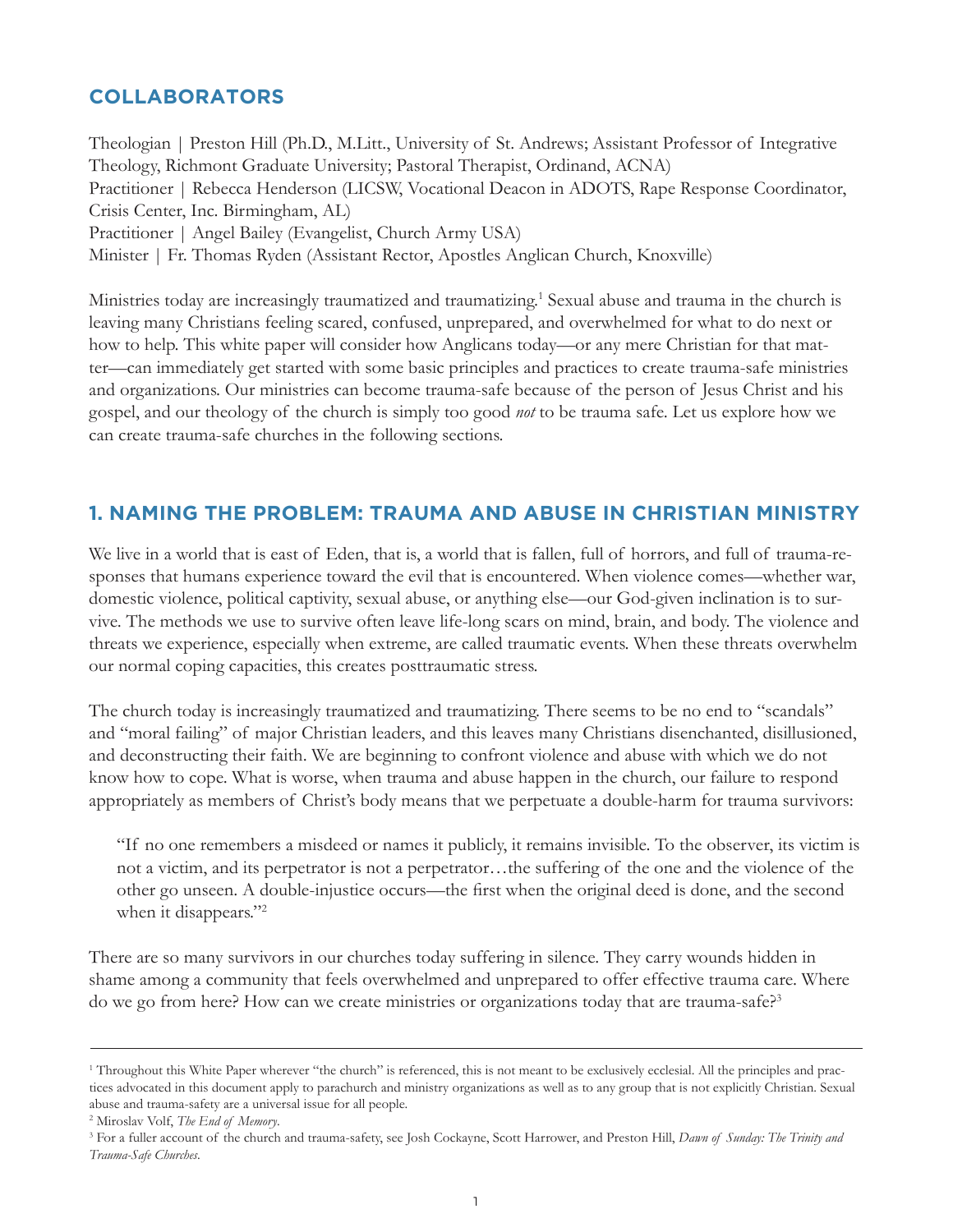Jesus Christ has promised in his holy gospel never to leave or forsake his church but to be with us to the end of the ages (Matt. 28:20). Christ has promised not to leave us as orphans but to send the Spirit of love into our hearts by which we may call God our gracious and righteous Father and become partakers of God's triune life and love (John 14; Rom. 5; 2 Pet. 1). The church therefore is first God's work before it is ours, and we love because he first loved us (1 John 4:19). Creating trauma-safe churches today is possible through God the Trinity's healing works of life, light, and love among us. This will lead us to the principles and practices of a trauma-safe ministry that is governed by the light and love of the triune God of grace.

#### **2. CHRIST'S BODY KEEPS THE SCORE: THEOLOGICAL AND PSYCHOLOGICAL FOUNDATIONS**

Before turning to the principles and practices of a trauma-safe ministry, it will be helpful first to understand a bit more about the nature of trauma and posttraumatic stress. This will require untangling a few misconceptions, debunking some myths, and providing theological foundations for a Christian approach to traumatology. To do so, consider the following paragraphs as a list of theses (which are *italicized and underlined*) on trauma.

This approach will consider both theological and psychological foundations in tandem since this represents the kind of integrative approach necessary for trauma healing and human flourishing. Since "the glory of God is a human being fully alive," genuine psychological flourishing and care for souls will never be in contradiction with theological bases for this flourishing.<sup>4</sup> A Christian will never fear discovery of truth since the Christian believes that all truth is God's truth. We must therefore take care "not to reject or condemn truth *wherever* it appears."5

Let us attend the following theses on theology, trauma, and the church:

- *Time does not heal all wounds.* The opposite of this statement may be a popular sentiment, but it is a misconception that anyone acquainted with deep grief and loss knows is simply not true. Trauma will never be healed by sweeping it under the rug and "waiting it out" for the simple reason that dissociation and avoidance is the primary pathology involved in posttraumatic stress. As a result, healing requires remembering and mourning the harm one has endured rather than avoiding it.<sup>6</sup> To the extent we encourage minimizing or denying harm, to that extent we will allow it to fester, much like an open wound becomes gangrenous in the dark without treatment in the light of day.
- Moreover, even with proper care and treatment, *trauma recovery is not linear and does not look like a "cure."* Often, trauma survivors carry terrifying sensation and reminders of the painful past throughout their lives, including but not limited to flashbacks, hypervigilance, nightmares, dissociation, numbness, and feelings of helplessness, rage, terror, and shame. This does not leave us hopeless, but neither does it leave us in sanguine, chipper optimism. Survivors need a Christian community that is not afraid to hold the wounds they have endured, even if those wounds are lifelong. While we may learn to walk again after trauma, we may always walk with a limp. This is because unlike suffering where total cure

<sup>4</sup> St. Irenaeus, *Ad. Haer*. 4.20.7.

<sup>5</sup> John Calvin, *Institutes*, 2.2.15-16. For an excellent treatment of the belief that "all truth is God's truth" (originally from St. Ambrose), see Alister McGrath, *Theology: The Basics*.

<sup>6</sup> For more on this, see Judith Herman, *Trauma and Recovery*.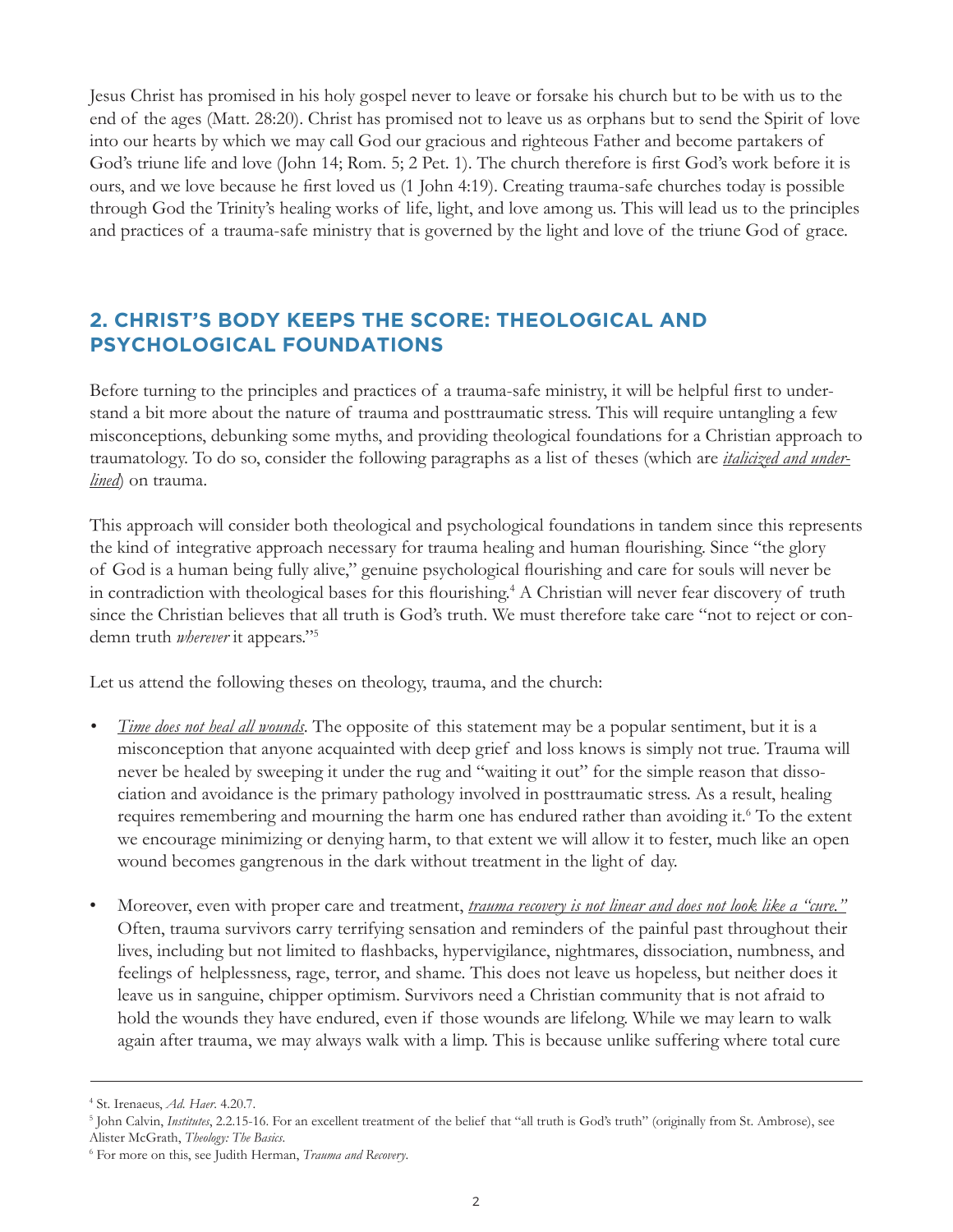is possible such as a broken arm or a curable disease, trauma is a kind of suffering that "remains" in the memory even after healing and recovery.<sup>7</sup> While the survivor may not experience the same level of distress when recalling the memory after recovery has taken place, the reminder of evil perpetrated does not fade. This should not alarm us, since even in Scripture we are not promised a return to Eden after Adam's fall, but something far greater—a forward movement to the maturity of a city where God dwells with his people and the Lamb is the light (Rev. 21). If Jesus bears the scars of his crucifixion in his glorified state (John 20:27) and the Lamb who occupies the throne in heaven appears to have been slain (Rev. 5:6), then surely, we as the church should not feel threatened by wounds that persist even after healing for survivors.

- *• Forgiveness is not reconciliation and is not contrary to moral or legal justice*. An unfortunate popular sentiment among committed Christians is that forgiveness is the same as reconciliation or that it denies the claims of justice. This is not necessarily true. In the cross of Christ, we see that even God does not forgive without satisfying the demands of justice.<sup>8</sup> Also, we are not told that vengeance belongs to no one, but that the Lord declares "vengeance is mine, I will repay" (Rom. 12:19). In truth, forgiveness is not a one-time event but rather involves a long process of relinquishing vengeance into God's hands, and this process will involve healthy anger. Most important of all, forgiveness does not mean forgetting or quickly moving on. The choice to forgive is the total prerogative—the "sovereign royal right"<sup>9</sup> —of the one who has been wronged and does not depend on the offender's repentance nor means that the wrongdoer deserves to be trusted again or that there should be reconciliation (i.e., being trusted again with a new relationship).
- *• If we prioritize allegiance to the gospel over safety for parishioners, we have misunderstood the gospel*. Safety should never be an inconvenience, and if it feels that way, then this simply reveals that we have confused our priorities. The safety of the members in our organization is always more important than our public image, our financial stability, or even our existence as a communion of saints. That is because we believe that a truly trinitarian and Christological ecclesiology will never be unethical or immoral according to God's ultimate standards of righteousness. The church is the holy communion of those united to Christ the head and therefore partakers of God's divine life, light, and love. In such a holy communion, it would be unthinkable for God's design for human flourishing to involve endangering the safety of church members. Our care for the vulnerable, therefore, is a gauge for the robustness of our church's life in God. Simply put, our theology of the church is just *too* good *not* to be trauma-safe.
- Moreover, the issue of trauma-safety is simply too important to become a casualty to current American political polarization. Trauma-informed care is not a new critical theory.10 It is not an issue of sexual ethics or the conservative-liberal divide. It is a basic issue of the human right to protection and flourishing within the family of God. For this reason, we have nothing to fear while implementing trauma-safety immediately, enthusiastically, and without reserve. As 1 John 4:18 says, *there is no fear in love*. If we love Christ and his gospel, we literally have nothing to lose while we listen to the wounded and safeguard the abused. As Luther once said at the dawn of the Reformation, "no one in Christendom has any authority to do harm, or to forbid others to prevent harm being done."11 We must not

<sup>7</sup> Hunsinger, *Bearing the Unbearable*; Rambo, *Spirit and Trauma*; Jones, *Trauma and Grace*. 8

<sup>&</sup>lt;sup>8</sup> See Jacob and Rachael Denhollander, "Justice: The Foundation of a Christian Approach to Abuse," in Preston Hill, ed. Christ and Trauma: *Theology East of Eden*.

<sup>9</sup> Jurgen Moltmann, "Sun of Righteousness, Arise!"

<sup>10</sup> For more on the important distinction between trauma-informed care and critical theories such as deconstruction, see Leys, *Trauma: A Genealogy*.

<sup>11</sup> Luther, *Letter to the Christian Nobility of the German Nation*.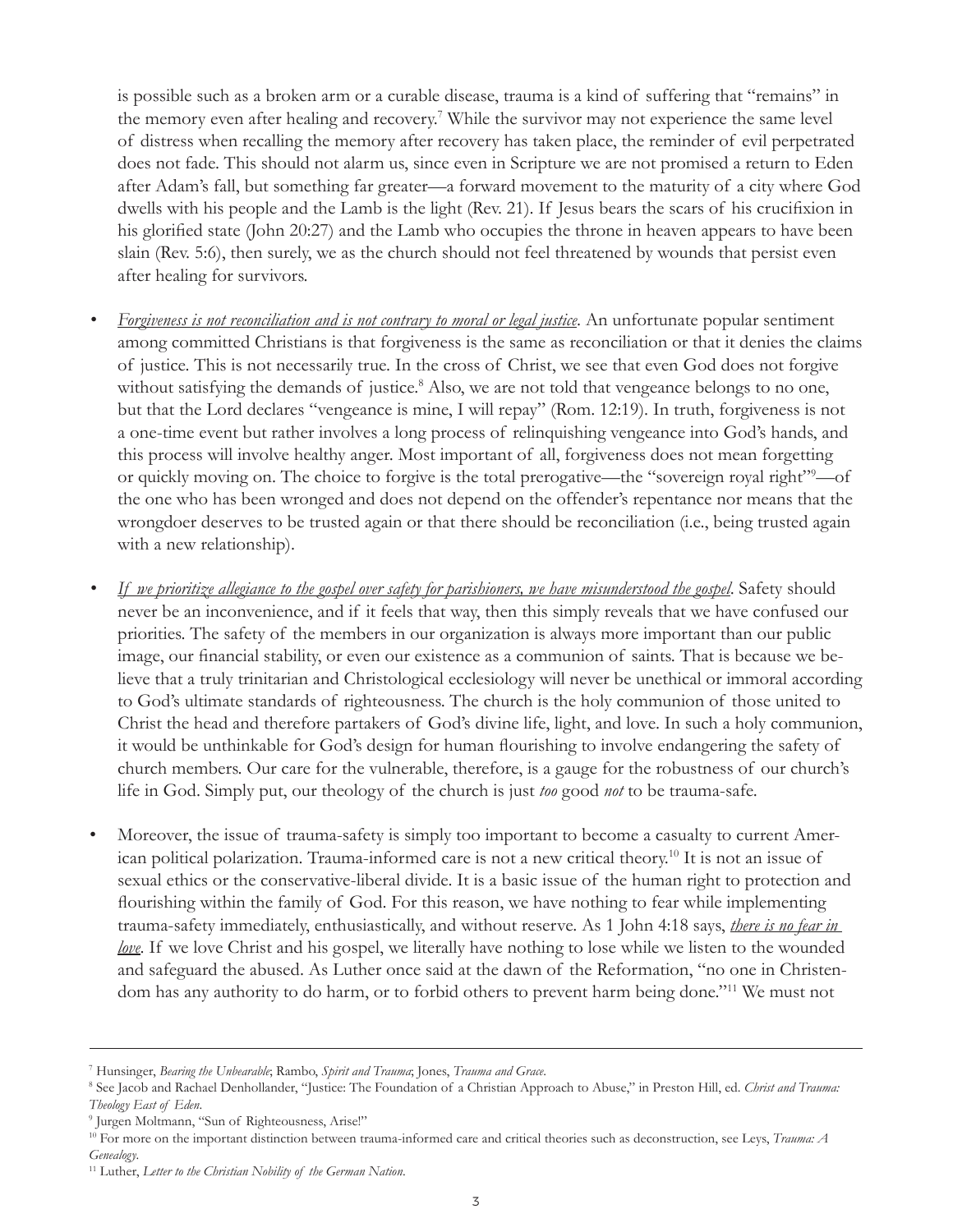fear Anglican social teaching for social justice reforms but should embrace the call of Christ to be his church *semper reformanda*.

- *• Most people experience trauma, but not all are traumatized, and not all in the same way*. While 90% of Americans will experience a traumatic event in their lifetime, the prevalence of PTSD (posttraumatic stress disorder) is only 8%.12 This is because trauma is a profoundly subjective experience. Two people can experience the exact same event and it can be traumatizing to one and not to the other.<sup>13</sup> This should not surprise us, since no two people see the world in the exact same way in the first place. Much like beauty, trauma is in the eye of the beholder because it is a matter of experiencing a threat that overwhelms a particular individual's moral framework and regular coping capacities. However, this does not mean that posttraumatic stress is abnormal. *Trauma symptoms are completely normal and are a sign of strength, not weakness*. Posttraumatic stress needs to be blessed and honored because it shows us how we were able to survive extreme events. Survival is a gift from God because God preserves life. While posttraumatic stress inhibits flourishing, it demonstrates the strength of survival. The effects of trauma, including PTSD, are signposts for how our body, mind, and spirit have tried to make sense and keep us safe in the face of insensible evil.
- *• Sexual abuse is about power, not sex*. While many people may believe that sexual predators are primarily motivated by a lustful desire for sexual gratification, this is not true. By and large, most perpetrators of sexual violence are driven by a desire to dominate the victim and derive pleasure from seeing the victim humiliated.<sup>14</sup> As a result, we need to refocus our attention in this discussion away from sexual misconduct and more deeply into heart of the matter, which is the issue of abuse of power.
- Finally, and most important of all, *there is no trauma with which Christ is not intimately acquainted*. Of course, this does not mean that Christ necessarily experienced posttraumatic stress during his ministry and passion. What is does mean is that Jesus Christ, being fully divine and fully human, is God's pledge of allegiance that he has forever bound his divine identity as the eternal Son and Word with the fullness of human experience east of Eden to raise us back into fellowship with the Father by the Spirit. "He became what we are in order to make us what he himself is."15 By his identification with the least and vulnerable in the world for the salvation of humanity, Christ has determined the shape of all Christian social ethic according to the basic principle that *whatever we do to the least, we do to Christ, since Christ has become one with the least*. Jesus stands as judge before all perpetrators of violence because he stands shoulder-to-shoulder with their victims (Matthew 25). Just as "the body keeps the score" of trauma since survivors bear the wounds of violence in the integrated wholeness of mind, brain, and body, so also does Christ's body the church keep the score of trauma in the sense that all believers share their suffering in common by virtue of their union to Christ who empathizes with all our weakness and suffering (Heb. 4:15).16 Simply put, trauma is not an isolated issue for survivors alone. Trauma is a communal issue that belongs to us all as members of Christ and one another.
- From the foregoing, it follows that *if one member suffers, we all suffer (1 Cor 12:26)*. Since there is no Christ apart from his church just as there is no head apart from the body (Eph. 5), the "whole Christ" (*totus Christus*) is Christ in union with his church and all its parts who are all similarly members of one anoth-

<sup>&</sup>lt;sup>12</sup> Kirkpatrick et al., "National Estimates of Exposure to Traumatic Events"; DSM 5.

<sup>13</sup> On this point, see Levine, *Waking the Tiger*.

<sup>14</sup> On this, see Allender, *The Wounded Heart*, and *Healing the Wounded Heart*.

<sup>&</sup>lt;sup>15</sup> A ubiquitous adage from Athanasius, Irenaeus, Clement, Augustine, Luther, Calvin, and others. For more on this theme, see T. F. Torrance, *Trinitarian Faith*.

<sup>&</sup>lt;sup>16</sup> Preston Hill, "Christ's Body Keeps the Score"; Hill, "When Jesus Doubted God."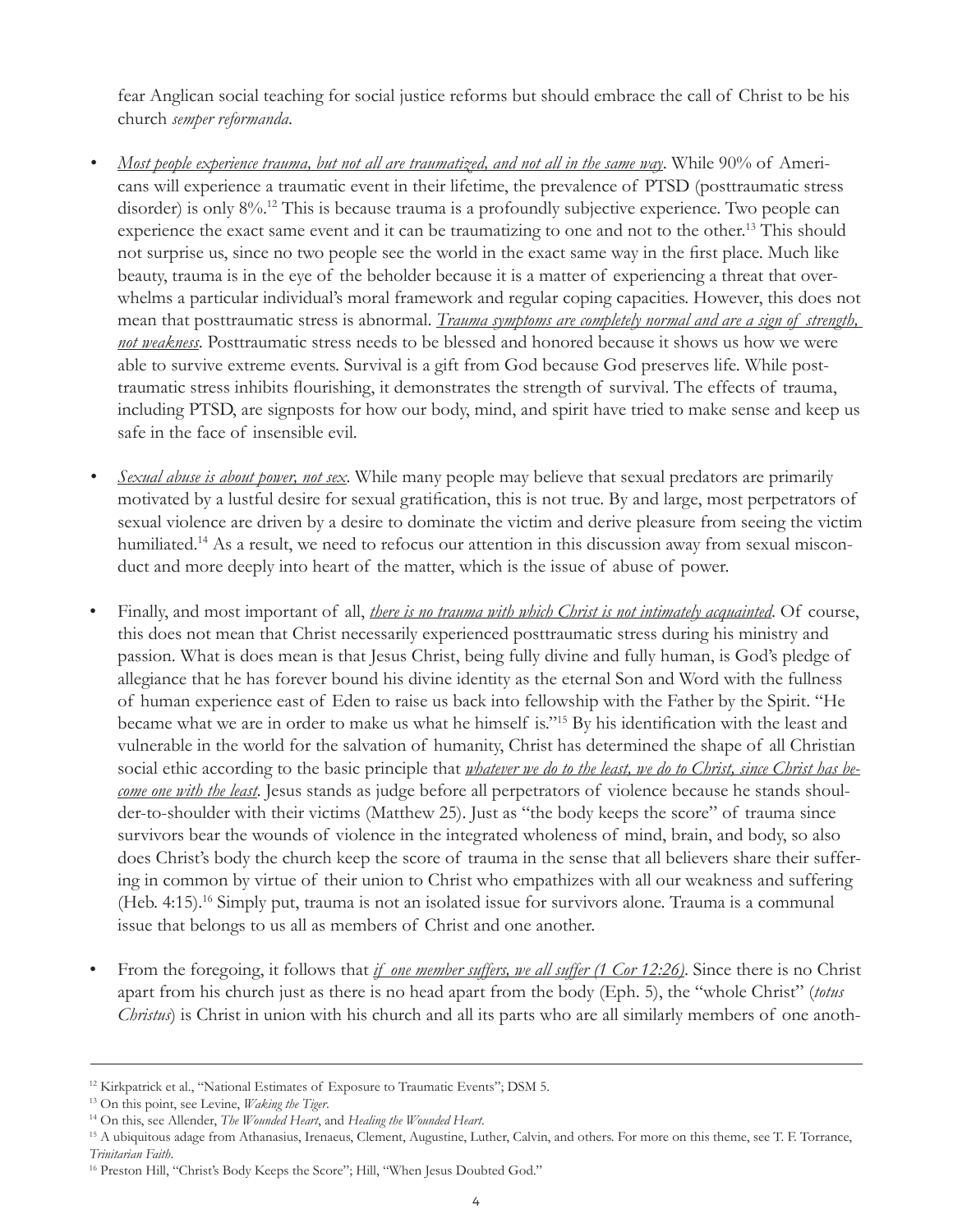er (Rom. 12:5).<sup>17</sup> Therefore, when any one of us suffers, it is not we who suffer alone, but the whole company of Christ and his body.18

With these theological and psychological theses on trauma, abuse, and the church in mind, let us turn now to the principles and practices of a trauma-safe ministry or organization.

### **3. THE 4 PRINCIPLES OF A TRAUMA-SAFE MINISTRY: PLEB — PROTECTION, LISTENING, EMPOWERMENT, AND THE BODY**

Trauma-safety is not an impossible ideal but is an attainable goal we can all begin implementing in our ministries today. Here we will sketch 4 guiding principles of a trauma-safe ministry or organization. To be sure, more can be added to this list, but we must recognize that no organization will be trauma-safe without these 4 basic principles to guide our social teaching and practice.<sup>19</sup> The 4 principles can be easily remembered with the acronym PLEB: protection, listening, empowerment, and the body.

*A. Protection*. First, a trauma-safe organization is a Hippocratic organization. The Hippocratic oath is an ancient and basic guiding principle of biomedical ethics for medical care providers and licensed mental health professionals.<sup>20</sup> The rule is simple and intuitive: above all else, do no harm. If we are to create safe spaces, we must create spaces where no harm is done. A trauma-safe is an organization where those vulnerable to trauma are protected. An organization cannot be trauma-safe if it is a ministry where its members are being actively traumatized.

One of the biggest takeaways from this point is that *trauma-safe ministries never value the social image of the ministry above the safety of its members*. Whenever "moral failing" happens at the hands of our ministry leaders we must expose these horrors without condition, without apology, without timidity, and with all haste. "God is light and in him is no darkness at all. If we say that we have fellowship while we are walking in darkness, we lie and do not know what is true" (1 John 1:5–6).21 If we claim to be the Church but we fail to act swiftly and publicly to bring the darkness to light when leaders are traumatizing members, we have made a false start in being the church. Trauma-safe ministries are never shy to bring darkness to light even when this may hurt the reputation or finances of our institutions. The safety of our members is always more important.

The defense that this might ruin our public witness to the world is no good reply either because "by this everyone will know that you are my disciples, if you have love for one another" (John 13:35) and this love is absent unless we act to help the vulnerable among us. "How does God's love abide in anyone who has the world's goods and sees a brother or sister in need and yet refuses to help?" (1 John 3:17). Caring for the safety of our members is our greatest witness to the world that God's love abides with us. When trauma occurs in our communities, we must take swift action to publicly address the harm. We must not "keep it in the family" because only by *public* action to expose harm can we be a

<sup>17</sup> On the *totus Christus*, see Augustine, Sermo. 341.1.

<sup>18</sup> Luther, *Fourteen Consolations*.

<sup>19</sup> For greater detail of this teaching on principles and practices of a trauma-safe church, see Cockayne, Harrower, Hill, *Dawn of Sunday: The Trinity and Trauma-Safe Churches*.

<sup>20</sup> Beauchamp, *Standing on Principles; ACA Code of Ethics*.

<sup>21</sup> For the importance of this point relevant to confessing sin of abuse, see St Augustine, *Sermon on Psalm 31*.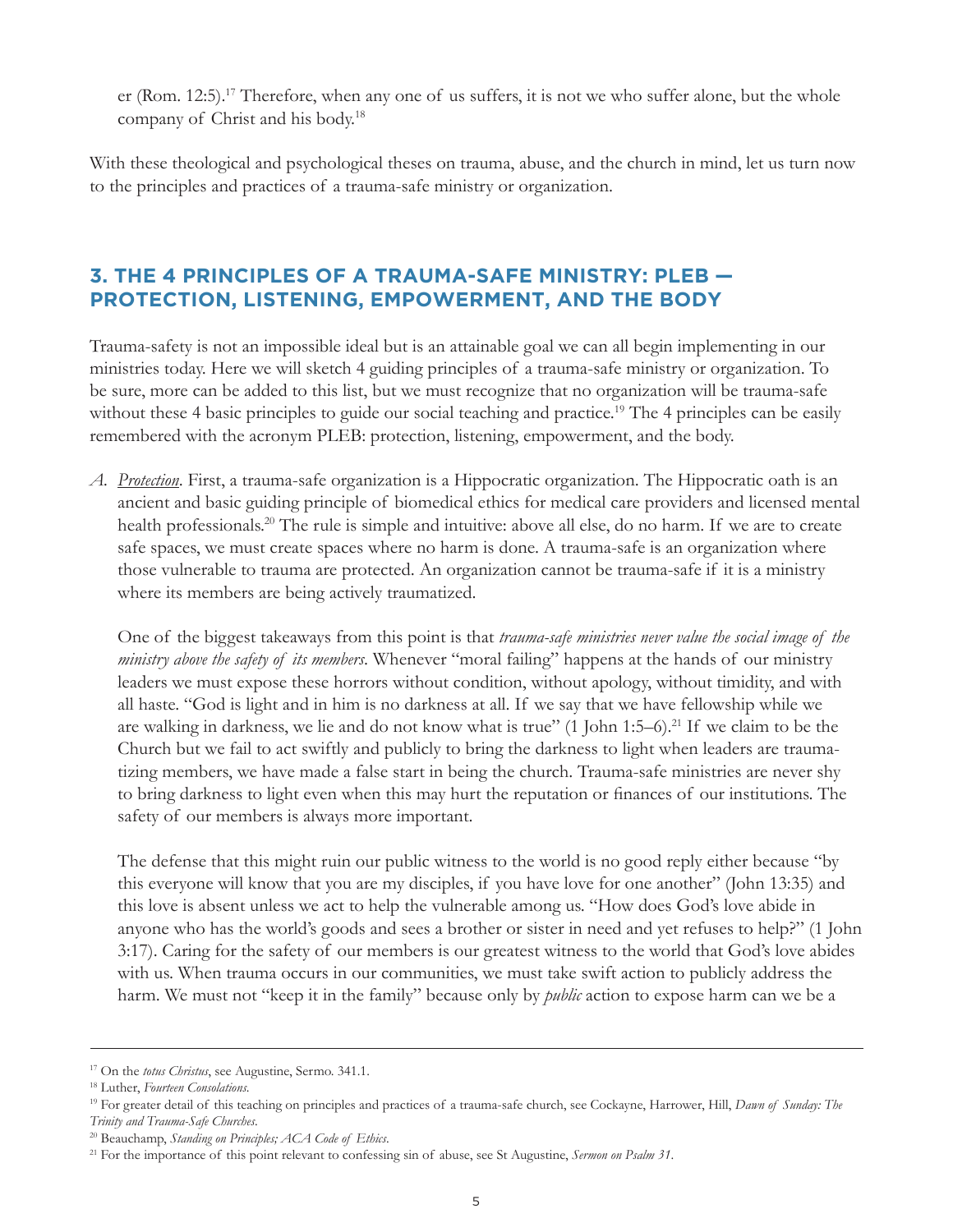witness of God's love to the world. Trauma-safe ministries have nothing to hide and everything to gain by prioritizing safety to do no harm.22

*B. Listening*. Survivors need to tell their stories. Trauma healing cannot take place without some level of being able to tell one's story of harm and to have that story faithfully heard by a compassionate witness. This is the second criteria and principle of a trauma-safe organization; it is an organization that is not threatened to hear survivor stories but welcomes them and wants to witness harm with compassion. While this may be difficult for ministries heavily invested through social media in a pristine public image, it is imperative that we listen to the truth of harm. If our ministries are more committed to image than truth, then hearing accusations will feel like too high a price. However, it is not a price worth paying. Trauma-safe organizations always listen to survivors.

Trauma-safe organizations are places where survivors are free and invited to tell the truth of their harm. We can never learn to be trauma sensitive communities without being open to the testimony of survivors because we need these stories to learn what we don't know about the kinds of harm we haven't endured. For those who *have* experienced trauma we need a safe space where the healing available through bringing shame out of hiding can take place. Trauma-safe organizations offer a compassionate witness to trauma stories and trauma survivors by recognizing that *you cannot heal what you have not named*. "What is forgotten is unavailable, and what is unavailable cannot be healed."<sup>23</sup> To create communities that witness to God's works of healing, we must start by learning to listen to the trauma of our church members. A ministry that cannot name its own trauma cannot be a trauma-safe ministry.

Listening is done from a place of love and not fear—we meet the story with compassion rather than suspicion.<sup>24</sup> One of the biggest takeaways from the principle of listening to survivors and believing them is that *trauma-safe ministries never value the freedom of one person over the safety of another*. When a survivor reports harm we must not only listen and believe them but act accordingly. We must act with the assumption that the story is true *until we find out otherwise*. This ensures trauma safety. This does not mean that accusations against others are believed with no questions asked. But it does mean that accusations are always taken at face value. While it may be true in a court of law that people are innocent until proven guilty, this does not apply to our practices and procedures to protect the vulnerable.

If a survivor reports either past or ongoing trauma we listen, we believe, and we take decisive action to stop any *possible* ongoing harm *before we even have all the facts*. It is always better to be safe than sorry. For example, when someone shouts "Look out!" do we turn around with an unshielded face to see what the fuss is about? No. We crouch, cover our face, close our eyes, and brace for impact. Even if the person who shouted was mistaken, we are glad we covered up because *we would have been protected*. The same is true of listening to survivors and believing them. A compassionate witness not only invites survivor stories, not only believes them, but acts accordingly until all is well again.<sup>25</sup>

*C. Empowerment*. It is not enough to listen to trauma. We must take action of some sort to empower restoration. But whatever we do, we must do it *together*. Trauma-safe organizations do not sit idly by but follow the lead of survivors to try new practices that can alleviate posttraumatic stress by empowering

<sup>&</sup>lt;sup>22</sup> These themes are taken from Cockayne, Harrower, Hill, *Dawn of Sunday*. For more detail, see p. 156-160 of the book.

<sup>23</sup> Nouwen, *The Living Reminder*, 22.

<sup>&</sup>lt;sup>24</sup> Some research demonstrates that the manner a survivor's disclosure is received can impact their healing and recovery. See Ullman and Peter-Hagene, "Social Reactions to Sexual Assault Disclosure," *Journal of Community Psychology*.

<sup>25</sup> These themes are taken from Cockayne, Harrower, Hill, *Dawn of Sunday*. For more detail, see p. 160-167 of the book.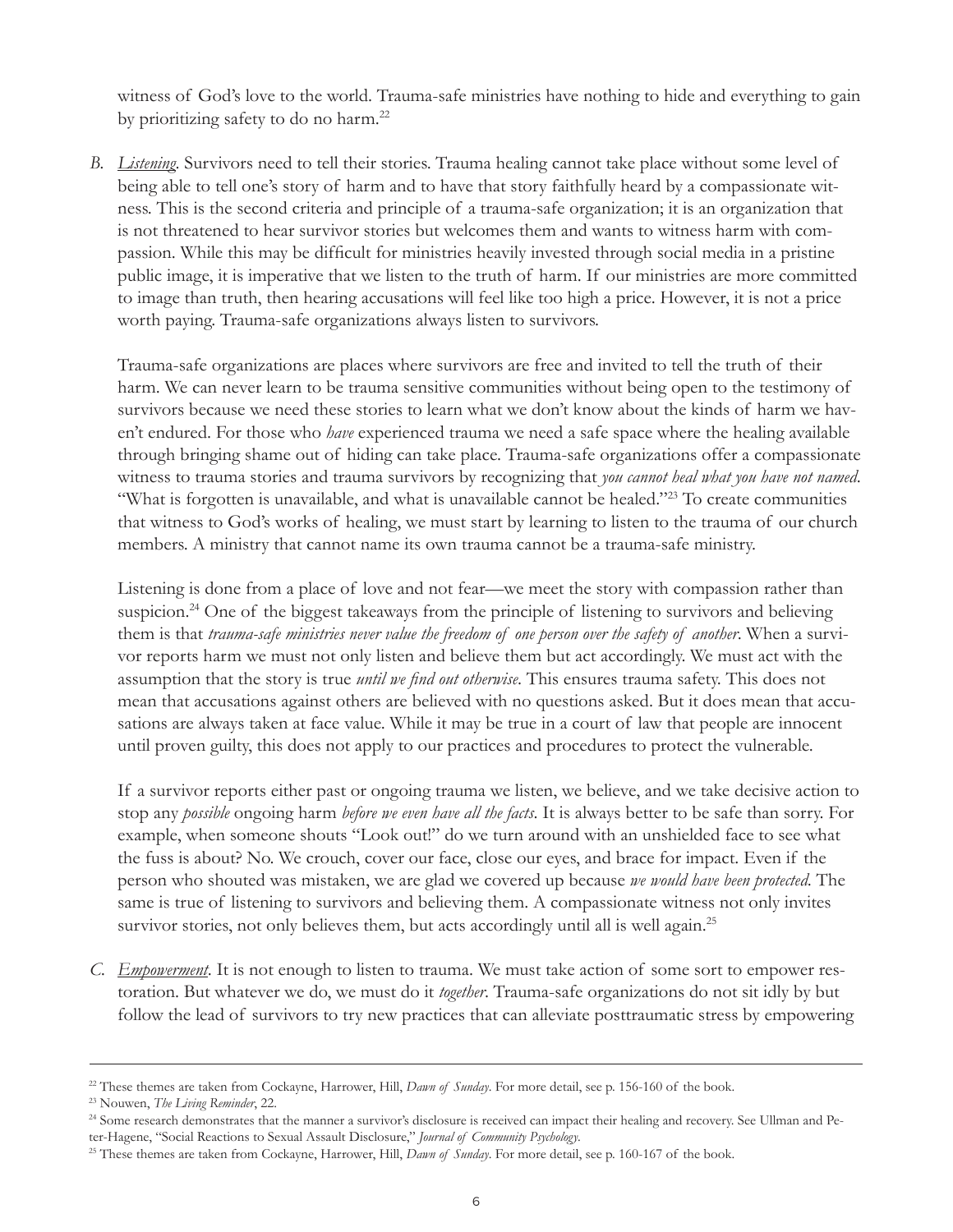survivors for the journey of healing. This is the third principle of a trauma-safe organization: it *does something* about the trauma of its members. And what is done encourages a mutually consented alliance between survivors and carers on how best to proceed. Trauma-safe organizations take "restorative action" that empowers survivors by doing something about the trauma together. "Restorative action" is a principle that means not doing something "for" someone but doing it "with" someone and is an internationally recognized method of peace-making and communal reconciliation.<sup>26</sup>

Trauma-safe organizations do something *with* survivors, not *to* or *for* them. Anything less than a cooperative alliance like this will undermine survivor flourishing because of the nature of trauma itself. This is because the heart of all trauma is the experience of powerlessness in the face of threat and therefore the first step of all recovery needs to be restoring agency and empowerment for new action. Trauma shatters a person's sense of self-worth and self-determination; recovery restores autonomy to the individual. To look with suspicion on survivors sends them the message that we think they are incapable, incompetent, and this only reinforces the stigmatized identity that is need of transformation. What is needed is for us to say, "I see you; I believe you…now, *how can I join you* in your journey of healing?"

One of the biggest takeaways from the third principle of a trauma-safe organization (empowering restoration with action) is that in these settings *survivors are safely invited to explore their healing and own it for themselves*. This restores dignity and autonomy and runs directly counter to the disempowering, stigmatizing experience of trauma.<sup>27</sup>

*D. The Body*. The last principle of a trauma-safe organizations must include something about the body because "safety always begins with the body."28 Trauma brings about a loss of bodily integrity for most survivors and this means that recovering safety must involve creating a space in which survivors can restore a sense of calm and regulation back to their bodies. If we are to create trauma-safe spaces, we must create organizations where the bodies of those among us are engaged in safety and blessed for the wounds and terrifying sensations that burden them daily.<sup>29</sup>

This is the last principle of a trauma-safe organization; it does not ignore the body but incorporates physical practices to help survivors get moving again with others; this is done by blessing the fears we feel in our bodies and finding creative ways to restore safety. Where trauma has paralyzed bodies frozen in fear recovery invites fresh movement and offers kindness to the bodies of the traumatized. Trauma-safe organizations are not afraid of embodiment. Trauma-safe organizations help survivors to get moving again after trauma by encouraging survivors to engage and bless their bodies within the community.30

#### **4. PRACTICES FOR GETTING STARTED WITH TRAUMA-SAFETY**

Where do we go from here? How can we get started with implementing trauma-safety in our organizations by following the above principles? Here, let us consider some simple practices that we can all implement in

<sup>26</sup> See Hunsinger, *Bearing the Unbearable*.

<sup>27</sup> These themes are taken from Cockayne, Harrower, Hill, *Dawn of Sunday*. For more detail, see p. 169-174 of the book.

<sup>28</sup> Herman, *Trauma and Recovery*, 269.

<sup>29</sup> For more, see Van der Kolk, *The Body Keeps the Score*; Rothschild, 8 Keys to Safe Trauma Recovery.

<sup>30</sup> These themes are taken from Cockayne, Harrower, Hill, *Dawn of Sunday*. For more detail, see p. 174-179 of the book.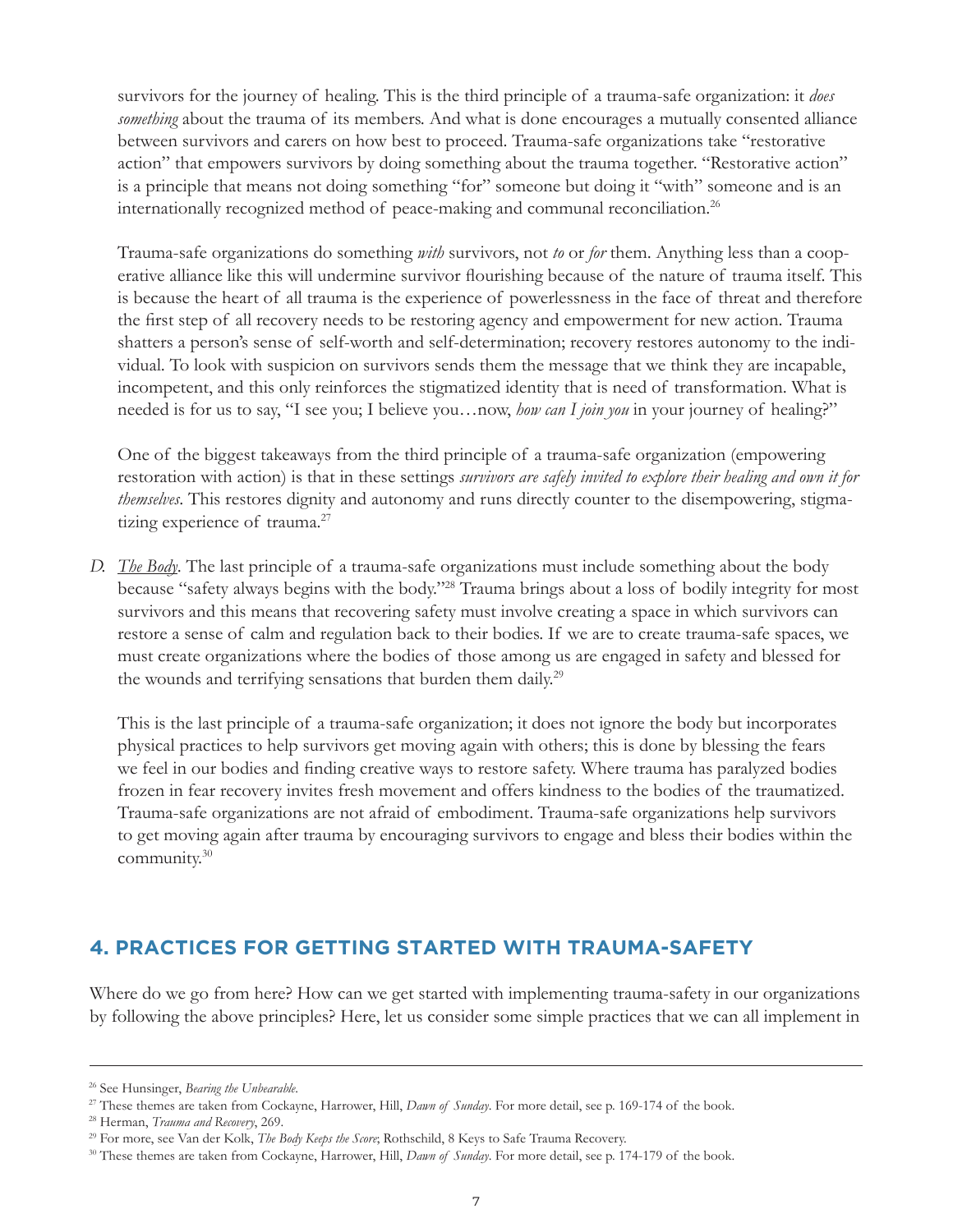our organizations today to make us more trauma-safe as God's people in his safe family.

- A. For protection, we can all get started with this principle by unapologetically, unambiguously, and unequivocally issuing, legislating, and standardizing a clear process of "mandatory reporting." This is an issue of baptismal identity, since in the sacrament of baptism we make a public vow as the church in the triune name to support and uphold the newly baptized in their progress and growth in Christlikeness. Trauma and sexual abuse inhibit the sanctification of the perpetrator and survivor alike and the sanctity of the confessional seal should never be used as an excuse to harbor secrecy that prevents illicit conduct from being brought into the public light of healing. Secrecy helps no one and harms many. We have nothing to fear and everything to gain by making policies and procedures open and public for the welfare of our communion in God's life, light, and love. Secure and righteous power is never afraid of accountability, even when that means submitting spiritual authority to civil authority in matters of public justice. We must be clear on our standards for mandatory reporting. We should post signs on our bathroom doors that adults are not allowed alone with children, and children in our church should always be overseen by the presence of at least two adults. This is not an issue of mistrust, but an issue of safety, and if we are inconvenienced by it, then we need to check our priorities.
- B. For listening, we should all take great care how we use the words "trauma" and "traumatize." Unfortunately, like with many psychopathologies, this word has become so commonplace that most people don't know exactly what they mean when they use it. We need to name trauma properly because you cannot heal what you have not named. Naming trauma properly allows us to honor survivors by affirming that the unique wounds they carry are unlike other more common forms of suffering. Trauma is a unique experience and ought to be properly named only when it occurs. It is not the same of depression, anxiety, being highly sensitive, or passing through mundane stressful events.

It is therefore inappropriate to say "that was so traumatic" in a passing manner if one is referring to an ordinary stressful event. Most people who misuse the term "trauma" do not have ill intent, but the effect is the same on survivors. Misusing the term only perpetuates the isolation, alienation, and shame that survivors feel. Even when we dishonor others by accident, we are still dishonoring them.<sup>31</sup>

This does not mean we should walk on eggshells and avoid naming trauma. It just means we need to take care to name trauma appropriately. We can take a huge step in our ministries today toward listening to survivors by stealing back the word "trauma" from its current sloppy usage in everyday jargon and reserving this as a term of honor for those who have survived unbearable violence. Changing how we speak will not be enough by itself, but it is a very important first step because it allows us to hear the real testimony of survivors with compassion by honoring the wounds they carry.<sup>32</sup>

C. For empowerment, we can create support groups for survivors where they are trusted to explore their own healing and we can invite survivors into positions of leadership, agency, and active ministry within our churches. Inviting survivors into active ministry in the ministry is empowering because it shows that surviving trauma does not preclude one's ability to minister in God's family. In fact, survivors often possess unique gifts and abilities from which we all can learn. Survivors have something to offer "us" just as much as we have something to offer "them." Splitting people into groups of "the wound-

<sup>&</sup>lt;sup>31</sup> Thomas Aquinas makes this point by saying that "reviling" others can be a "mortal sin" that "deserves the eternal punishment of hell" even when one "did not intend to dishonor the other." See *Summa Theologiae*, 2-2.72.2.

<sup>&</sup>lt;sup>32</sup> These themes are taken from Cockayne, Harrower, Hill, *Dawn of Sunday*. For more detail, see p. 185-188 of the book.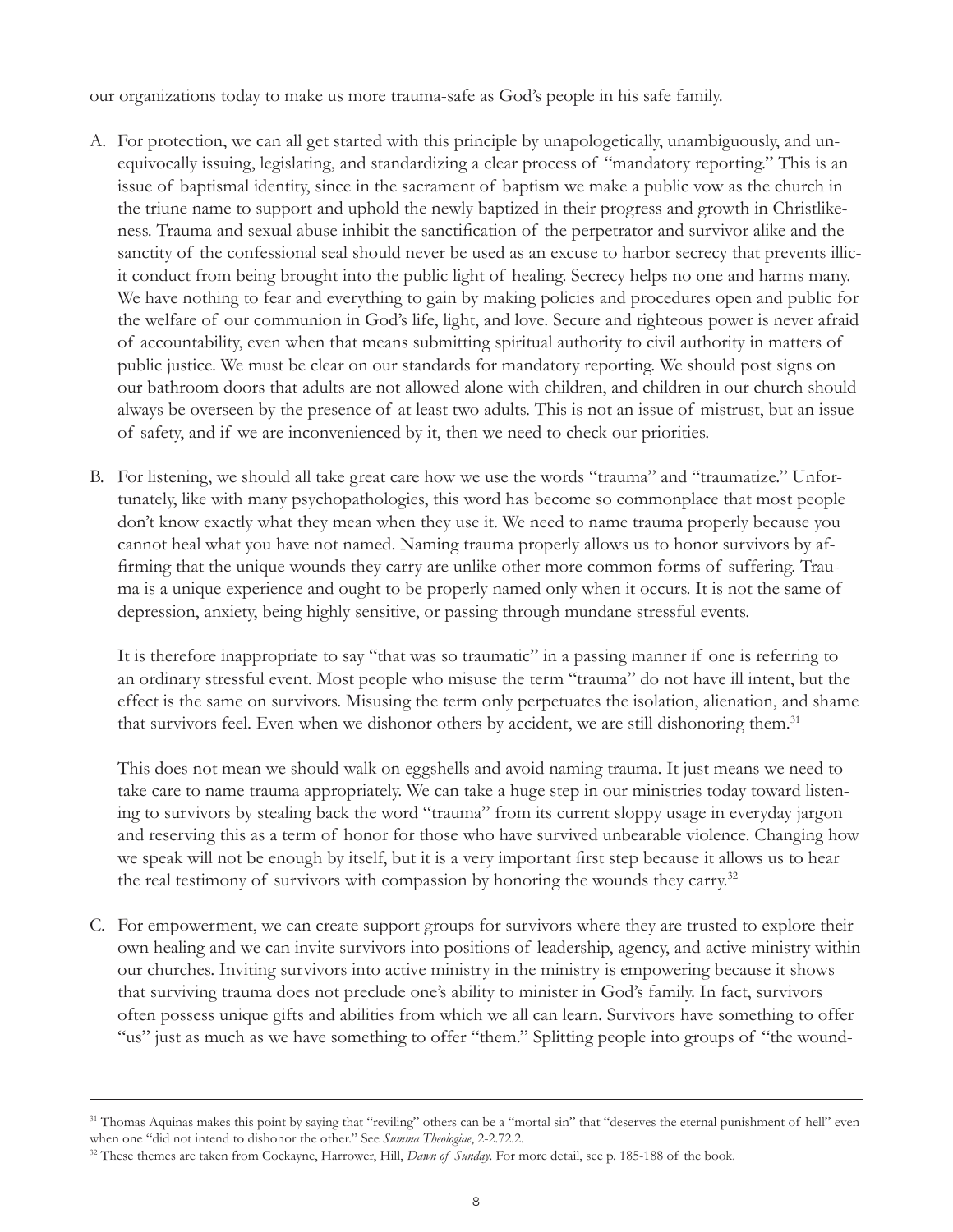ed" and "the healers" is a false dichotomy. We are all broken, and we all have gifts to offer the church in our brokenness on the road to healing.

Inviting survivors into active ministry toward others lets them know that we do not see them as fundamentally flawed, broken, or incapable of good in the world. Rather, we see them as beautiful people with valuable gifts to offer. Survivors often feel branded by the violence they have suffered and carry a deeply stigmatized identity. It is our responsibility as the Church to bear witness that all people are created in the image of God and that nothing can destroy this image. The truth we must proclaim in word and deed is that trauma survivors are capable of brilliant glory, goodness, and service in God's kingdom. To the extent that we resist integrating survivors in our ministries because their posttraumatic stress appears atypical to us, or we do not want to be "stained" by their suffering, we are participating in the kingdom of darkness. This perpetuates the stigma of trauma that survivors carry deep inside. Where trauma has stigmatized, we must empower restoration by telling survivors we value their contribution to our common church life.<sup>33</sup>

D. For the body, we can become trauma-safe by incorporating bodily practices that help empower survivors to break out of the fight-flight-freeze response and feel welcomed to be grounded in their bodies within the ministry of the church. Thankfully, we as Anglicans have a robust and historic liturgy which is designed to do exactly that. Through liturgy, we can direct our bodies in safe movement even when we don't have the words to understand why we are feeling paralyzed. This can be a profound balm for trauma survivors. For example, the simple practice of making the sign of the cross can be a powerful tool to reinforce our common baptismal identity, our recognition that we share our sufferings in common in our one faith, and our affirmation that the triune God of cruciform love is a shield and protection over our whole mind, brain, and body as individuals in the safe communion of love.

Moreover, we can learn to press into the darker portions of Scripture and liturgy, and engage the neglected themes of lament, mourning, and penitence. Practices like these resonate with survivors and give them a communal language to bring the darkness of trauma into the healing light of recognition and communal embrace. Perhaps we can implement more robust Lenten and Holy Saturday services that explicitly engage themes of grief, loss, and justice for the abused.

Finally, we must all implement an immediate practice in our organizations that is key for trauma-safety: always ask before touching. Surviving trauma often leaves a deeply embodied startle-response that is hypervigilant and sensitive to unanticipated touch. This can be especially triggering during portions of the liturgy such as passing the peace. We would help countless survivors suffering in silence in our midst if we learned to always ask and never presume the closeness of touch in any form unless this touch has been invited by the recipient. This practice can also protect against the subtle practice of grooming by which many perpetrators become physically familiar with victims to bind them into secrecy and silence. We can all become more trauma-safe today by practicing this basic rule. Always ask before touching.<sup>34</sup>

<sup>33</sup> These themes are taken from Cockayne, Harrower, Hill, *Dawn of Sunday*. For more detail, see p. 188-194 of the book.

<sup>34</sup> For more on these points, see Cockayne, Harrower, Hill, *Dawn of Sunday*, p. 194-202.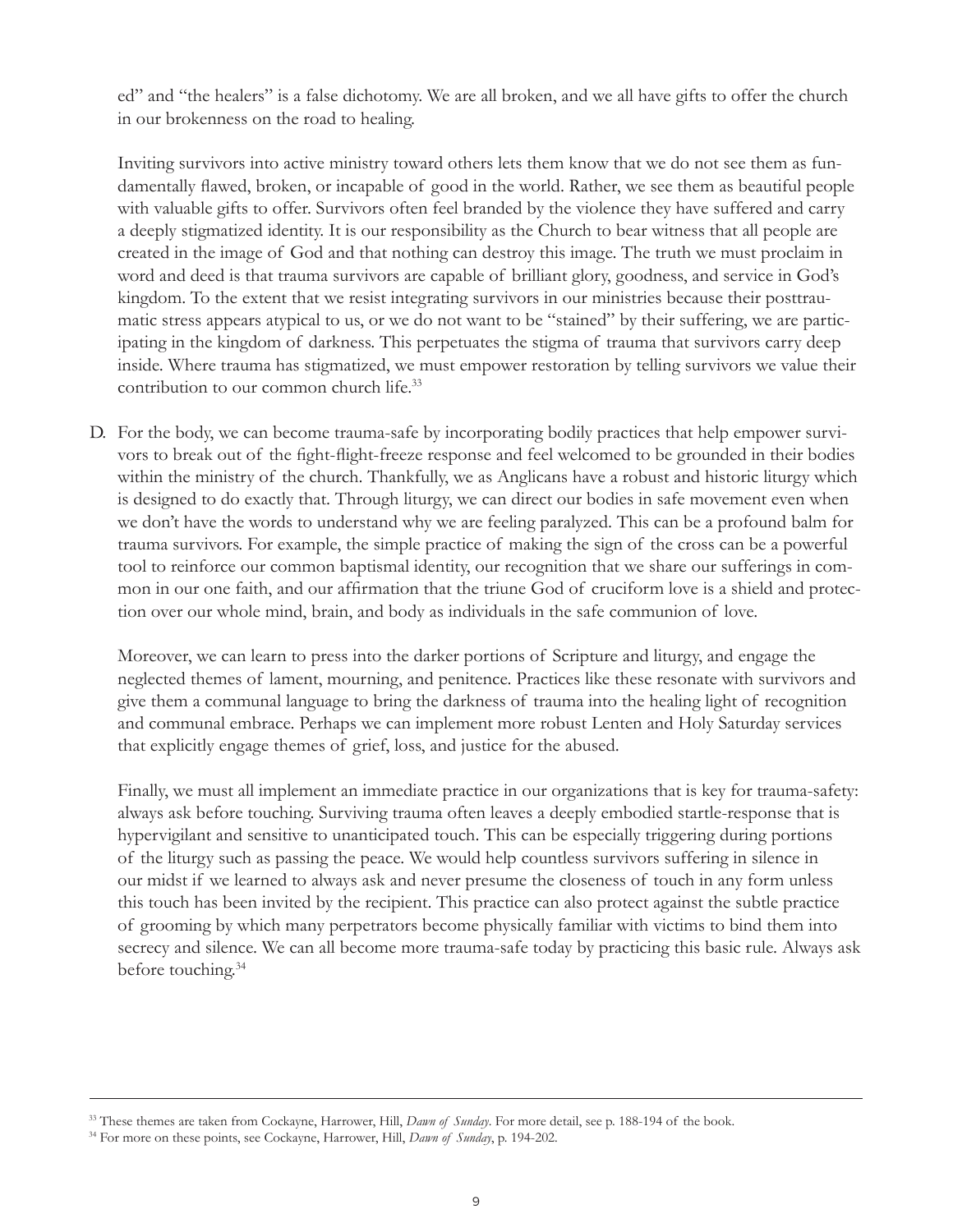#### **CONCLUSION**

We live in a world that is east of Eden and west of New Jerusalem; between the now and the not yet; between death and resurrection; between the silence of Holy Saturday and the breaking dawn of Easter Sunday. In this sacred space, we must learn to minister with the bold kindness of God to the wounds from trauma and sexual abuse that remain with us lifelong. In this process, we can learn to become churches, ministries, and organizations that are safe for the traumatized and all of us who are vulnerable to trauma. Through the gospel of Christ and his bride the church, we can all become trauma-safe starting now. Nothing less is worthy of the gospel.

> *6 "Is not this the fast that I choose: to loose the bonds of wickedness, to undo the straps of the yoke, to let the oppressed go free, and to break every yoke? 7 Is it not to share your bread with the hungry and bring the homeless poor into your house; when you see the naked, to cover him, and not to hide yourself from your own flesh? 8 Then shall your light break forth like the dawn, and your healing shall spring up speedily; your righteousness shall go before you; the glory of the Lord shall be your rear guard. 9 Then you shall call, and the Lord will answer;*

*you shall cry, and he will say, 'Here I am.' If you take away the yoke from your midst, the pointing of the finger, and speaking wickedness, 10 if you pour yourself out for the hungry and satisfy the desire of the afflicted, then shall your light rise in the darkness and your gloom be as the noonday.*

*11 And the Lord will guide you continually and satisfy your desire in scorched places and make your bones strong; and you shall be like a watered garden, like a spring of water, whose waters do not fail. 12 And your ancient ruins shall be rebuilt; you shall raise up the foundations of many generations; you shall be called the repairer of the breach, the restorer of streets to dwell in.*

#### **ISAIAH 58:6-12**